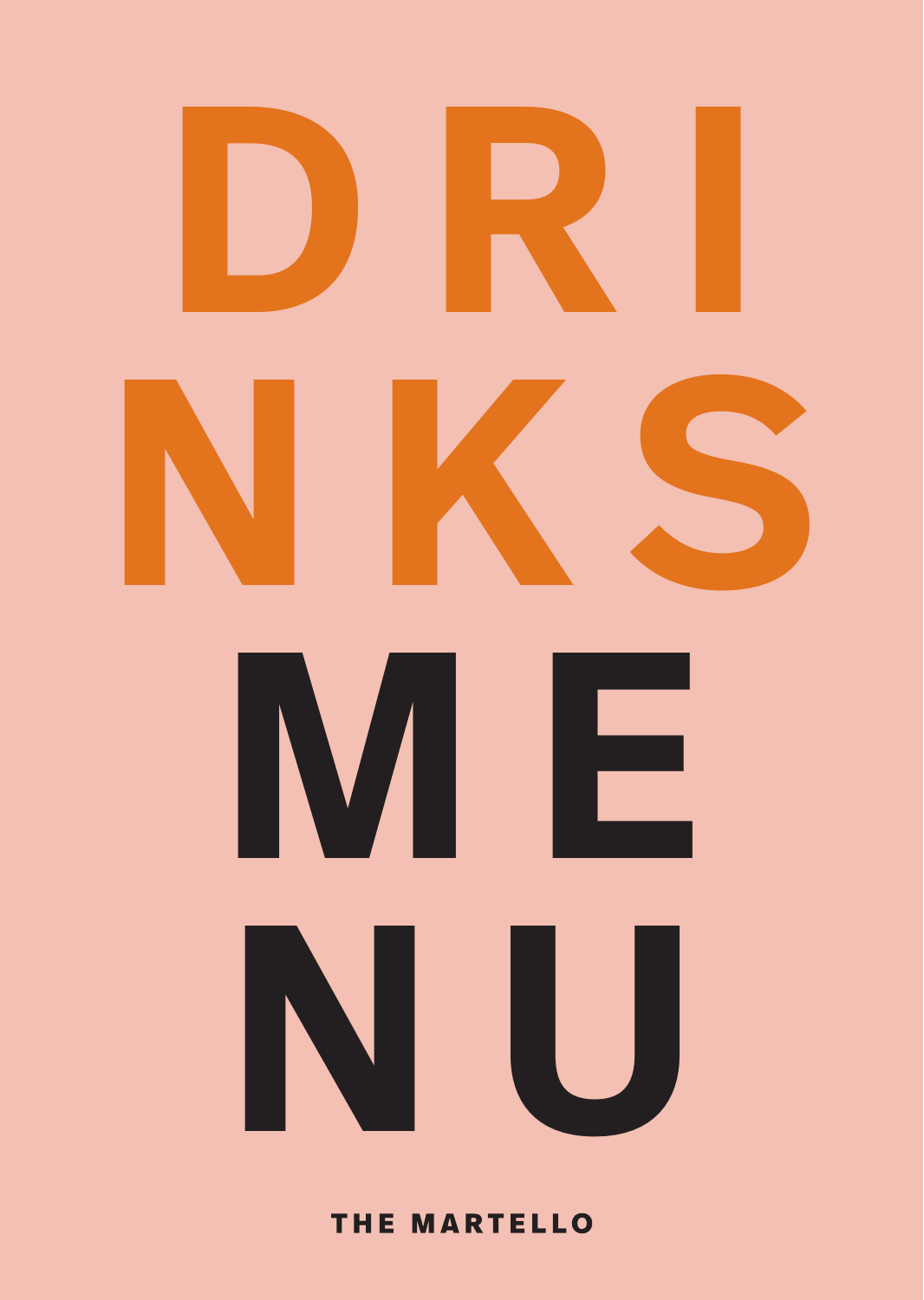#### **TAG US IN YOUR COCKTAIL PHOTOS**

i:@themartellobray

۰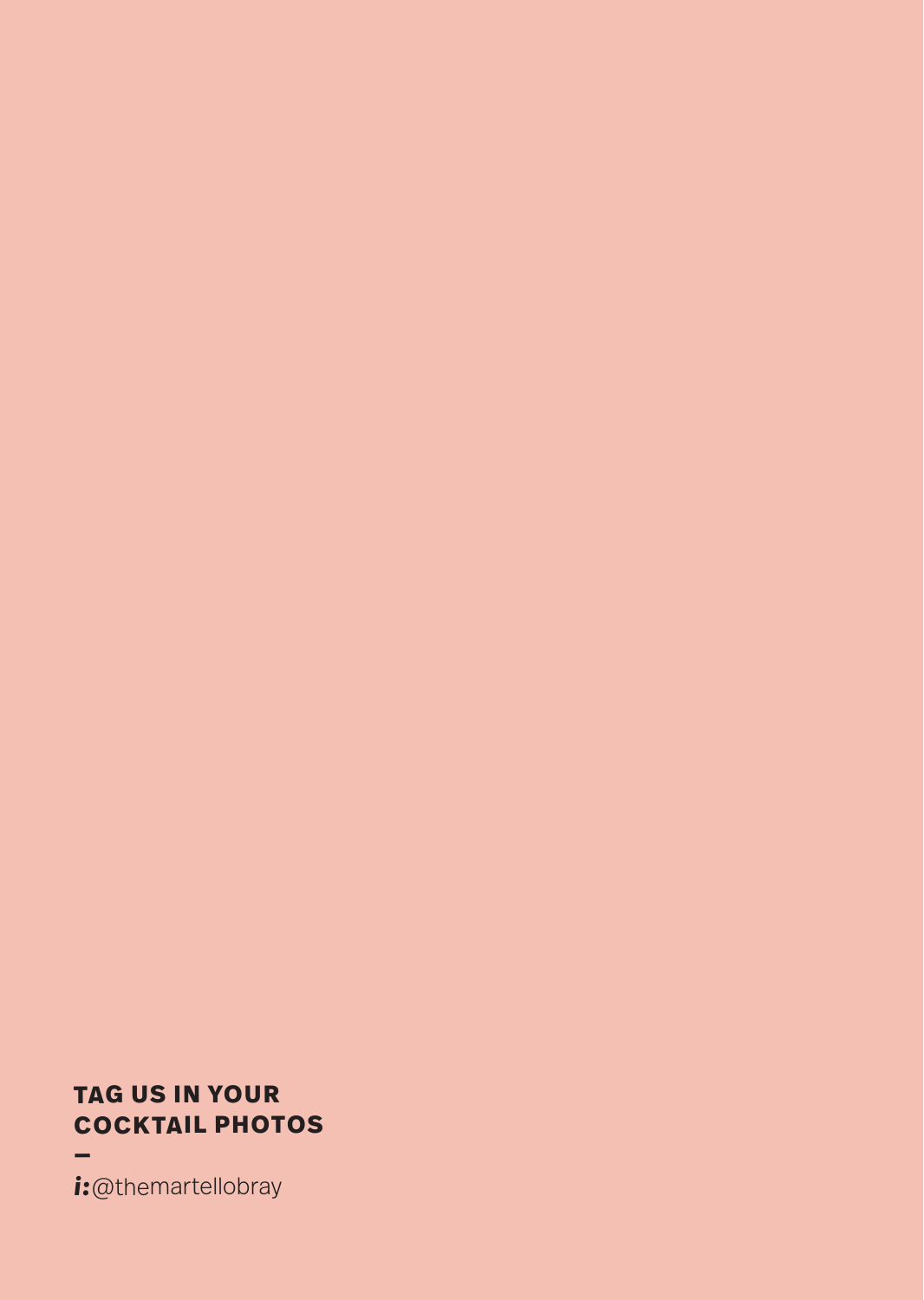#### *Welcome to The Martello*

We hope you enjoy our range of cocktails, wines, beers and spirits.

We like to mix things up sometimes with cocktail and drinks specials so be sure to visit our Instagram page to see the latest creations from our team of mixologists.

*@themartellobray*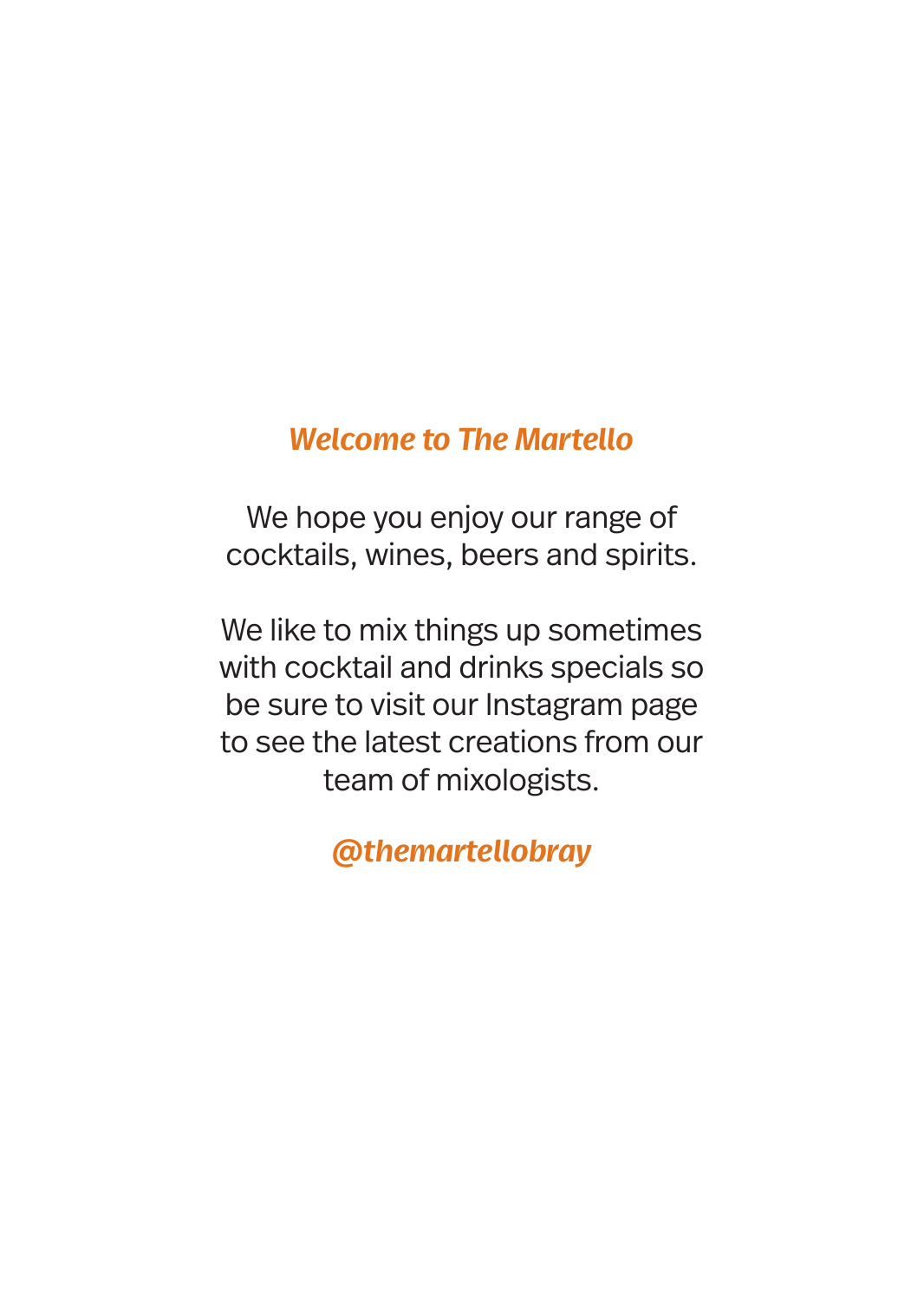#### **PORNSTAR MARTINI**

*Vanilla Vodka, Passion Fruit Purée, Prosecco, Lime Juice, Apple Juice*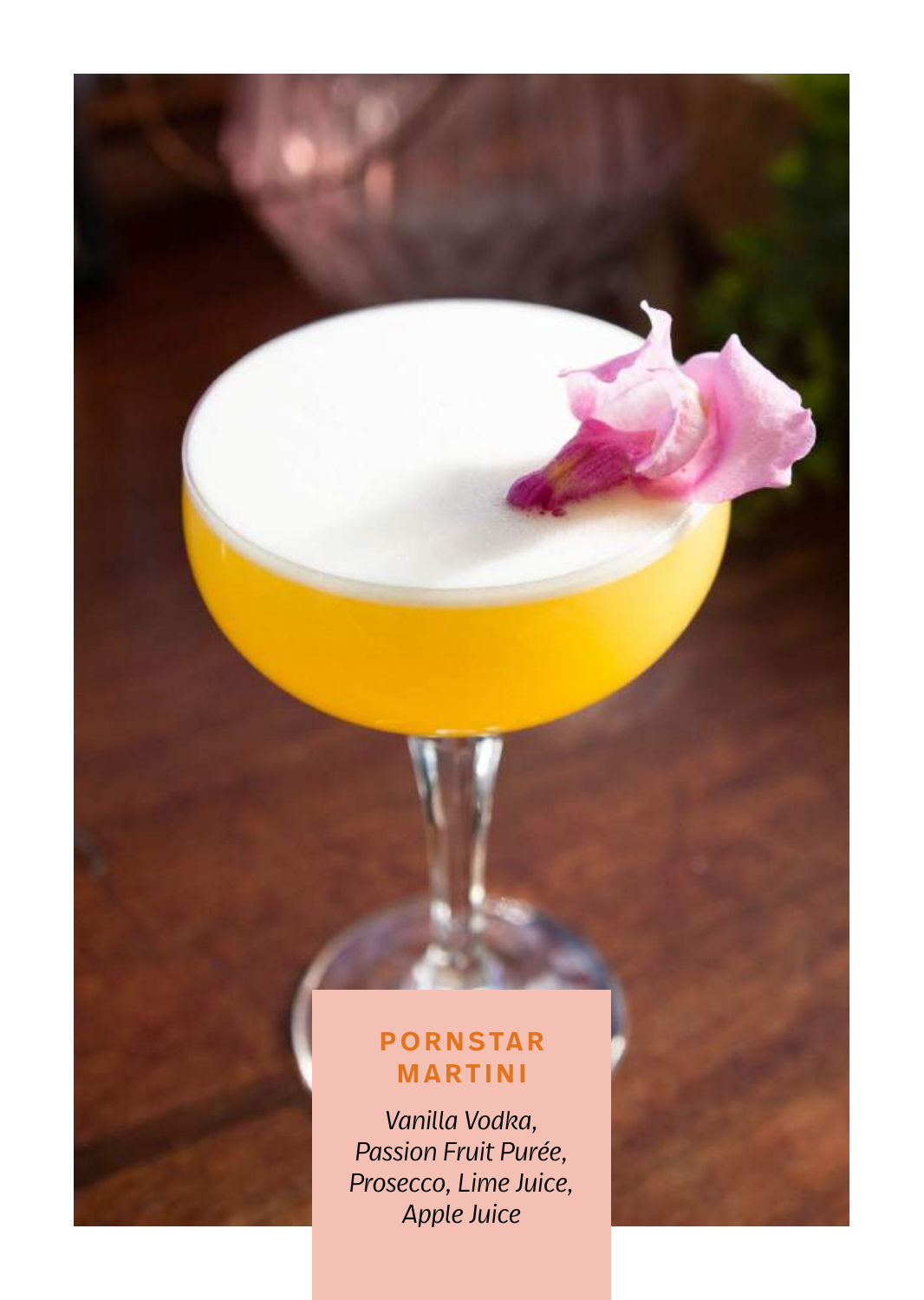#### *Stout/Ale*

**Guinness** *5.50 / 3.35* **Islands Edge** *5.50 / 3.35* **Smithwicks** *5.50 / 3.35* **Guinness 0% (N/A)** *5.00*

#### *Craft*

**Blue Moon** *6.20 / 3.60* **Elevation Pale Ale** *6.20 / 3.60* **Dreamcatcher** *6.20 / 3.60*

#### *Lager*

**Carlsberg** *6.10 / 3.60* **Coors Light** *6.10 / 3.60* **Corona** *6.50 / 3.70 New***Heineken** *6.10 / 3.60* **Hop House** *6.10 / 3.60* **Rockshore** *6.10 / 3.60* **Madri** *6.50 / 3.70* **Moretti** *6.50 / 3.70* **Peroni** *6.70/ 3.80*

### *Cider*

**Bulmers** *6.10 / 3.60* **Orchards Thieves** *6.10 / 3.60*

### **PINTS BOTTLES**

#### *Lager 330ml*

**Budweiser** *5.30* **Coors Light** *5.30* **Corona** *5.80 (now available on tap)* **Desperado** *5.80* **Heineken** *5.30* **Peroni** *5.80* **Peroni Gluten Free** *5.80* **Ritz** *5.40* **Rockshore** *5.30* **Erdinger (N/A)** *5.00* **Heineken 0% (N/A)** *4.70*

#### *Cider 500ml / 330ml*

**Bulmers** *6.50/ 5.30* **Orchard Thieves** *6.50* **Rockshore Cider** *6.50* **Kopperberg Mixed Fruit** *7.00* **Kopperberg Strawberry & Lime** *7.00*

#### *Ginger Beer 500ml*

**Hollows Ginger Beer (GF)** *7.00*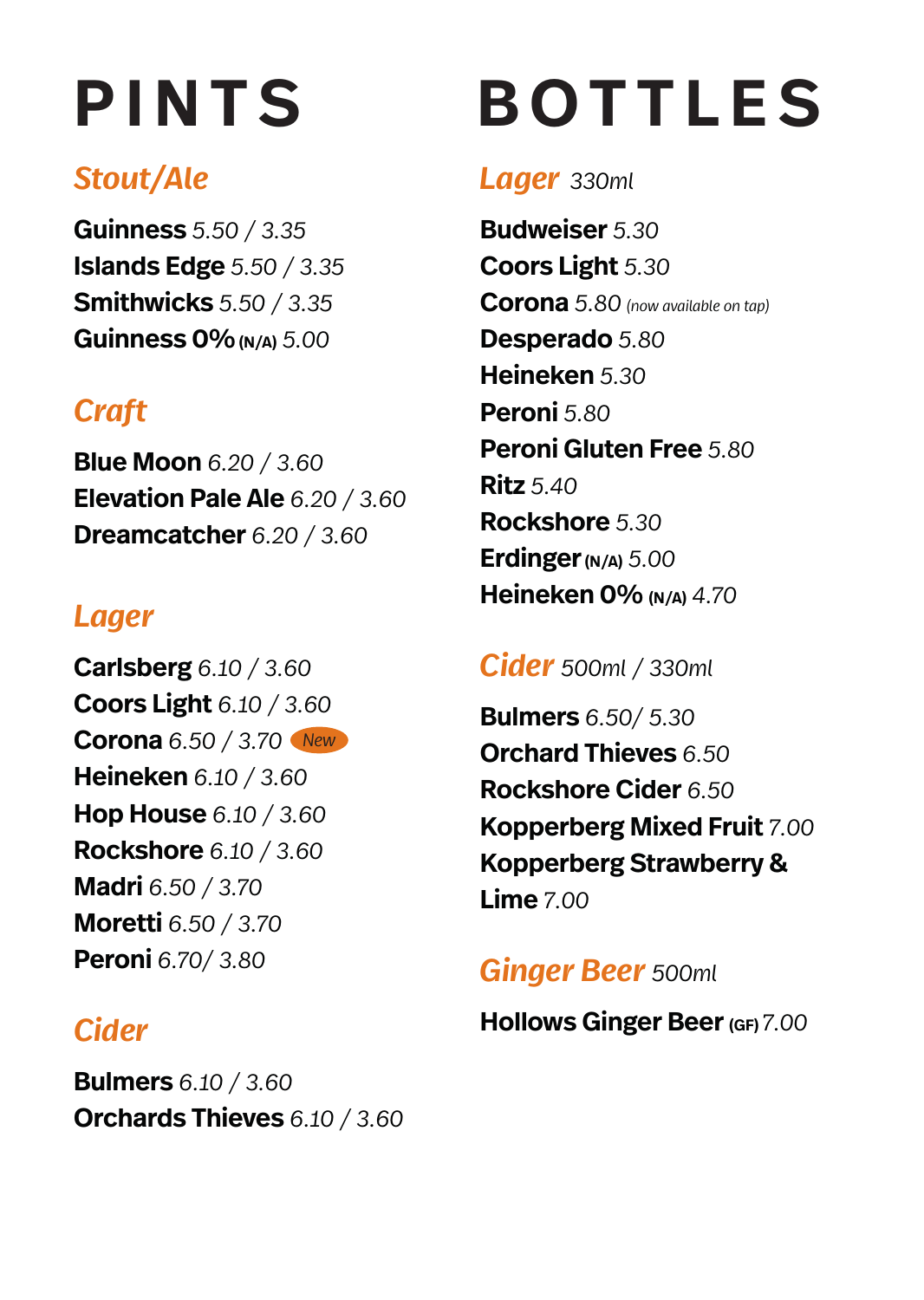### **WHITE & BUBBLES**

#### *White Wine*

#### **Camino del Rey Reserve**

*6.20/25.00 Sauvignon Blanc / Chile* Light and refreshing with mouth-watering tropical and citrus fruit flavours.

#### **Cheval Imperial** *6.70/26.00*

*Chardonnay / France* White flowers together with aromas of peach and pear.

#### **Gabriella** *7.50/30.00*

*Pinot Grigio / Italy* Fruity, with hints of almonds and toast. Well-balanced and definitely dry.

#### **St. Clair Vicar's Choice**

*7.70/31.00 Sauvignon Blanc / New Zealand* Intense gooseberry flavours, long refreshing finish.

#### **De-Alcoholised Torres**

**Natureo** *4.70/17.00 Moscatel* Rich and fresh floral aromas of green apples, peaches and citrics

#### *Bubbles*

**Maschio dei Cavalieri Frizzante** *9.00* Prosecco Snipe

#### **Sparkling Rialto Prosecco Frizzante** *30.00* Fresh, well-structured and harmonious with distinct aromas of fruit and flowers

#### **Moet et Chandon Brut Imperial NV Champagne** *65.00*

Crisp grapefruit and apple flavours, lovely balance, clean aftertaste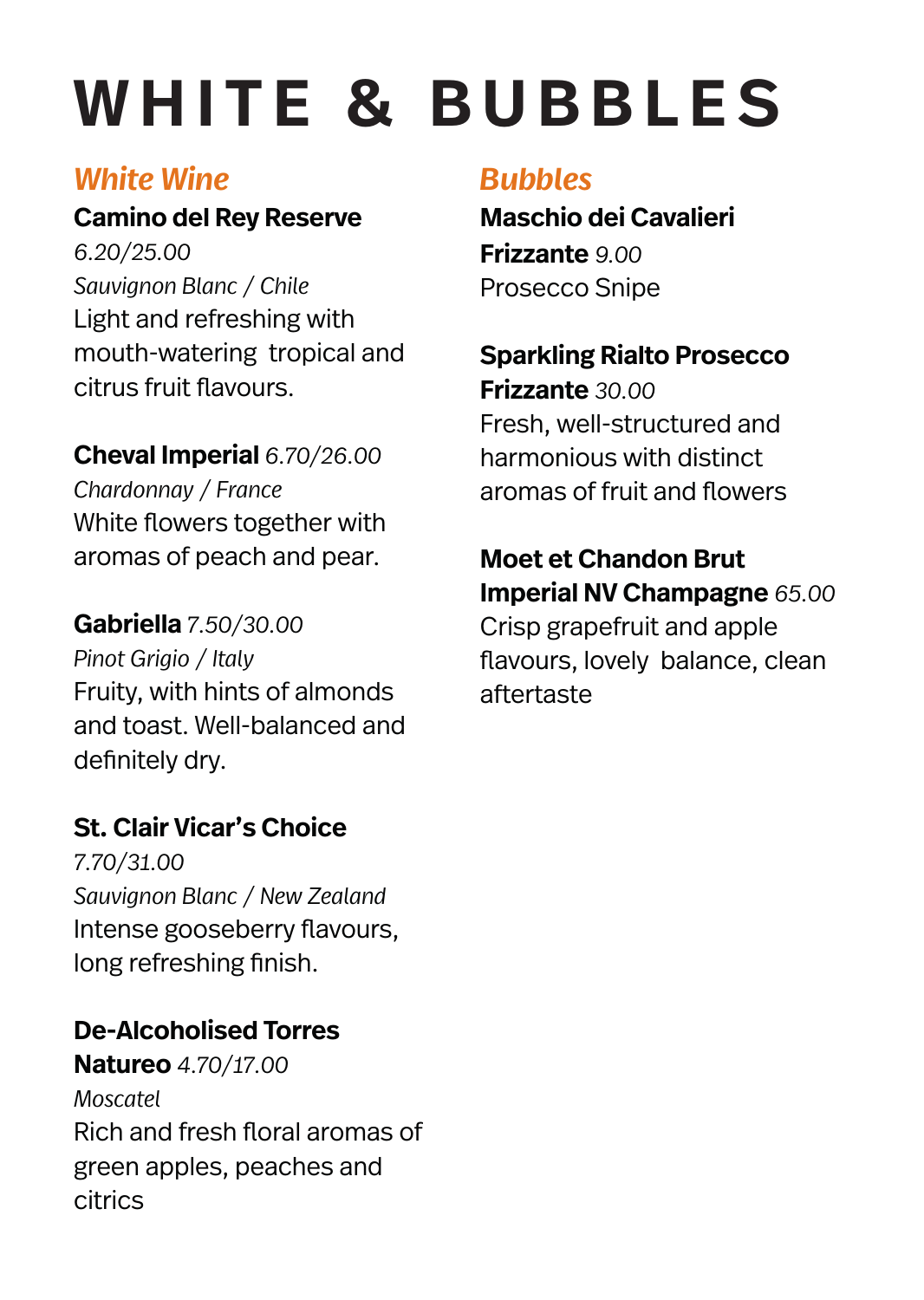## **RED & ROSÉ**

#### *Red Wine*

#### **Camino del Rey Reserve**

*6.20/25.00 Cabernet Sauvignon / Chile* Easy drinking in style and packed full of red fruit and sweet spice flavours

#### **Saint-Marc Reserva** *6.70/26.00*

*Merlot / France* Aromas of red fruits and spices. Generous and supple wine with silky tannins

**Long Row** *7.20/28.00 Shiraz / South Australia* Ripe berry and plum fruit aromas. Notes of spice and pepper dominate the nose.

#### **Chilensis Reserva** *8.20/31.00*

*Pinot Noir / Chile*

Notes of strawberry, cherry and raspberry, with an elegant spicy character that recalls rosemary and oregano.

#### **Opi Sadlier** *7.70/29.00*

*Malbec Mendoza / Argentina* The nose offers plum and black cherry notes with a touch of black pepper.

#### **Torres Ibéricos** *7.50/30.00*

*Rioja Crianza / Spain* Deep red cherry in colour. On the nose, it reveals notes of forest fruits balanced with dark toasted notes from the oak

#### *Rosé*

#### **Whispering Angel** *44.00*

*France*

White blossom aromas with hints of red fruits and the deliciously refreshing palate is dominated by summer fruits and citrusy grapefruit flavours.

#### **Domaine Montrose Rosé**

*7.70/29.00*

*Grenache-Cab Sauvignon / France* Red berries and peach flavours with spicy overtones. Elegant wine combining roundness and freshness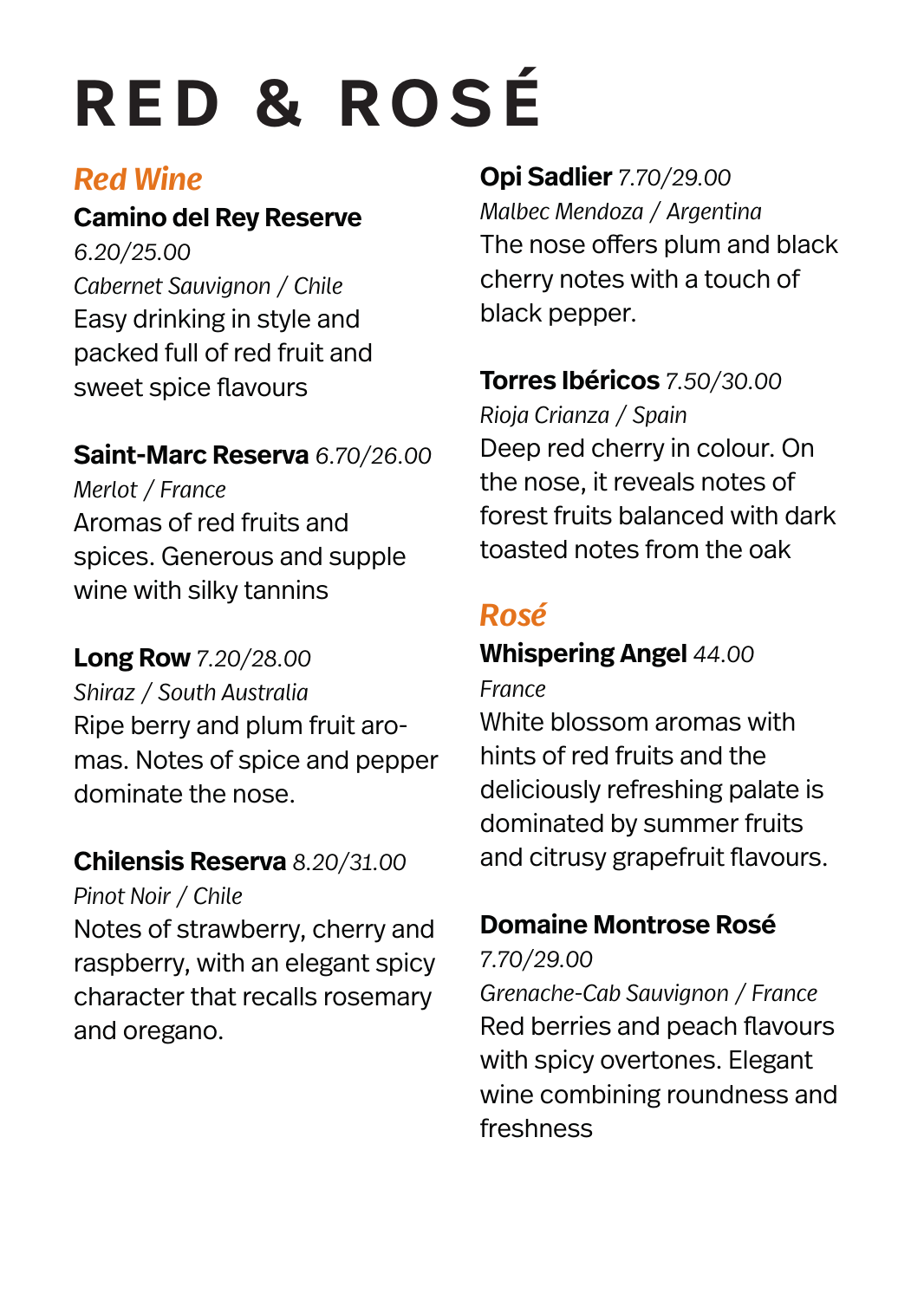#### **GIN & BUBBLES**

*Gin, Raspberry Purée, Lime Juice, Prosecco*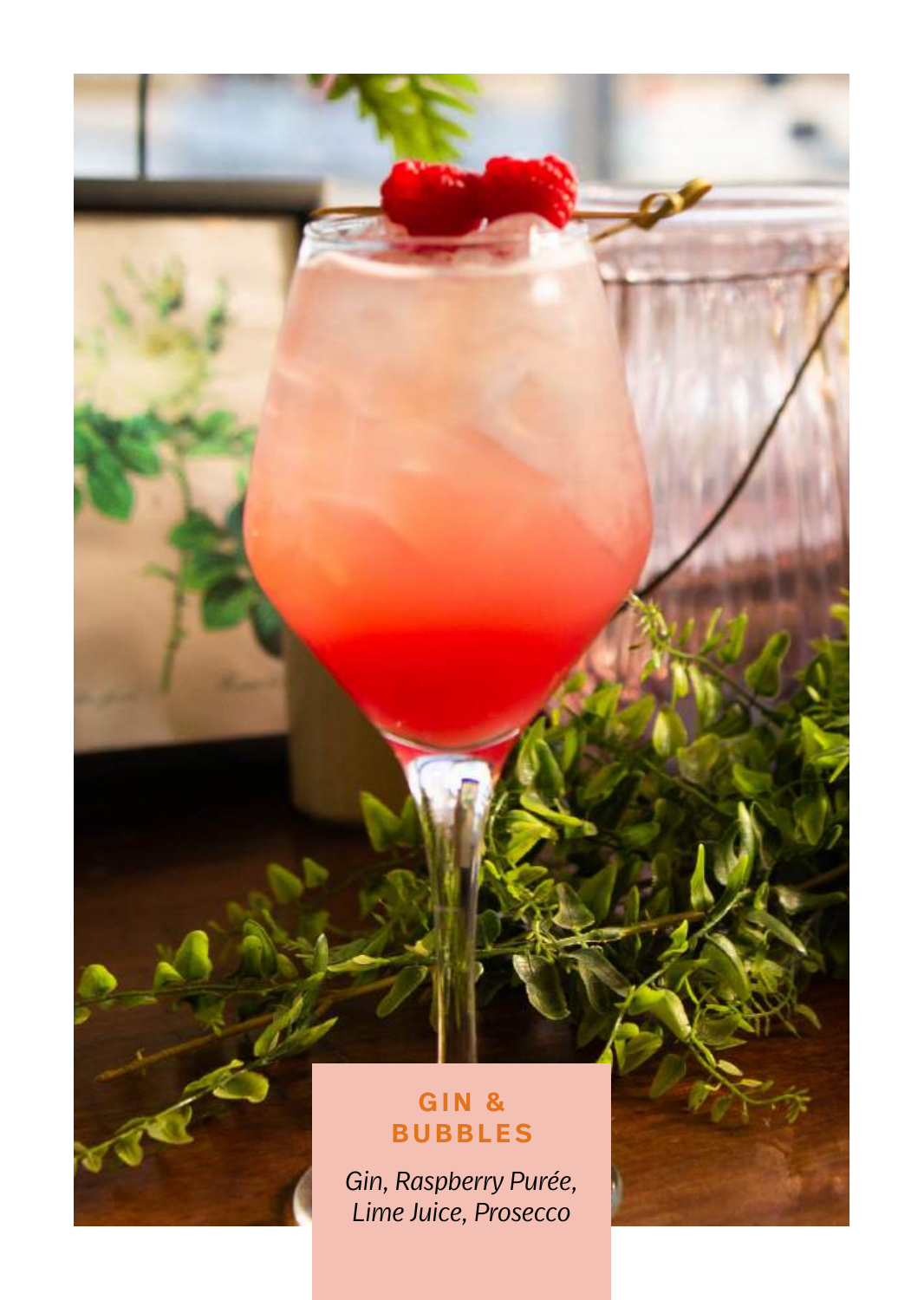# **GIN**

**Beefeater** *5.10* **Beefeater Pink** *5.70* **Beefeater Blood Orange** *5.50* **Beefeater 24** *7.80* **Bombay Sapphire** *6.20* **Bonac** *6.00* **Bloom** *6.00* **Cork Dry Gin** *5.10* **Dingle Gin** *6.00* **Glendalough** *7.00* **Gordons** *5.10* **Gunpowder** *6.50* **Hendricks** *6.70* **Method and Madness** *6.50* **Mór Irish Gin** *6.50* **Mór Pineapple Gin** *6.50* **Monkey 47** *9.50* **Ophir** *7.60* **Plymouth** *6.90* **Plymouth Sloe Gin** *6.90* **Tanqueray** *6.00* **Tanqueray Flor De Sevilla** *6.70* **Tanqueray 10** *8.90*

#### *Non-Alcoholic*

**Seedlip Spice 94** *4.80* A warm, aromatic blend of Allspice & Cardamom with fresh citrus top notes to balance the long bitter finish *Suggested pairing: Fever Tree Indian Tonic*

#### *Fever-Tree*

**Indian Tonic** *3.00* **Mediterranean Tonic** *3.00* **Naturally Light Tonic** *3.00* **Elderflower Tonic** *3.00*

#### *Schweppes*

**Tonic** *2.10* **Slimline Tonic** *2.10* **Ginger Ale** *2.15*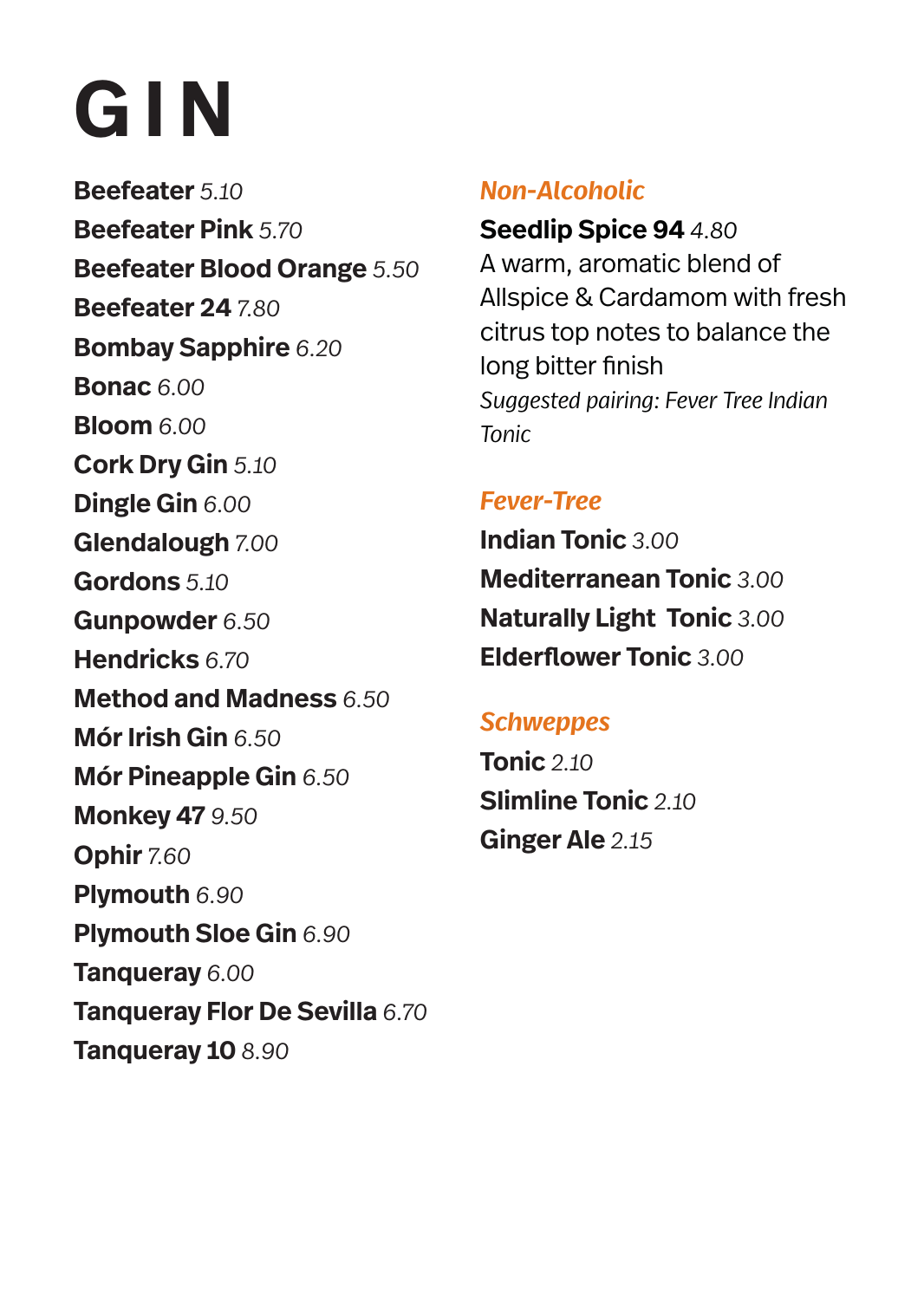

*6 or 9 glasses served in a* 

**COCKTAIL TREES**

*cocktail tree Prosecco 35.00 / 55.00*

*Gin & Bubbles 55.00 / 75.00 Starburst 55.00 / 75.00 Pornstar Martini 55.00 / 75.00*

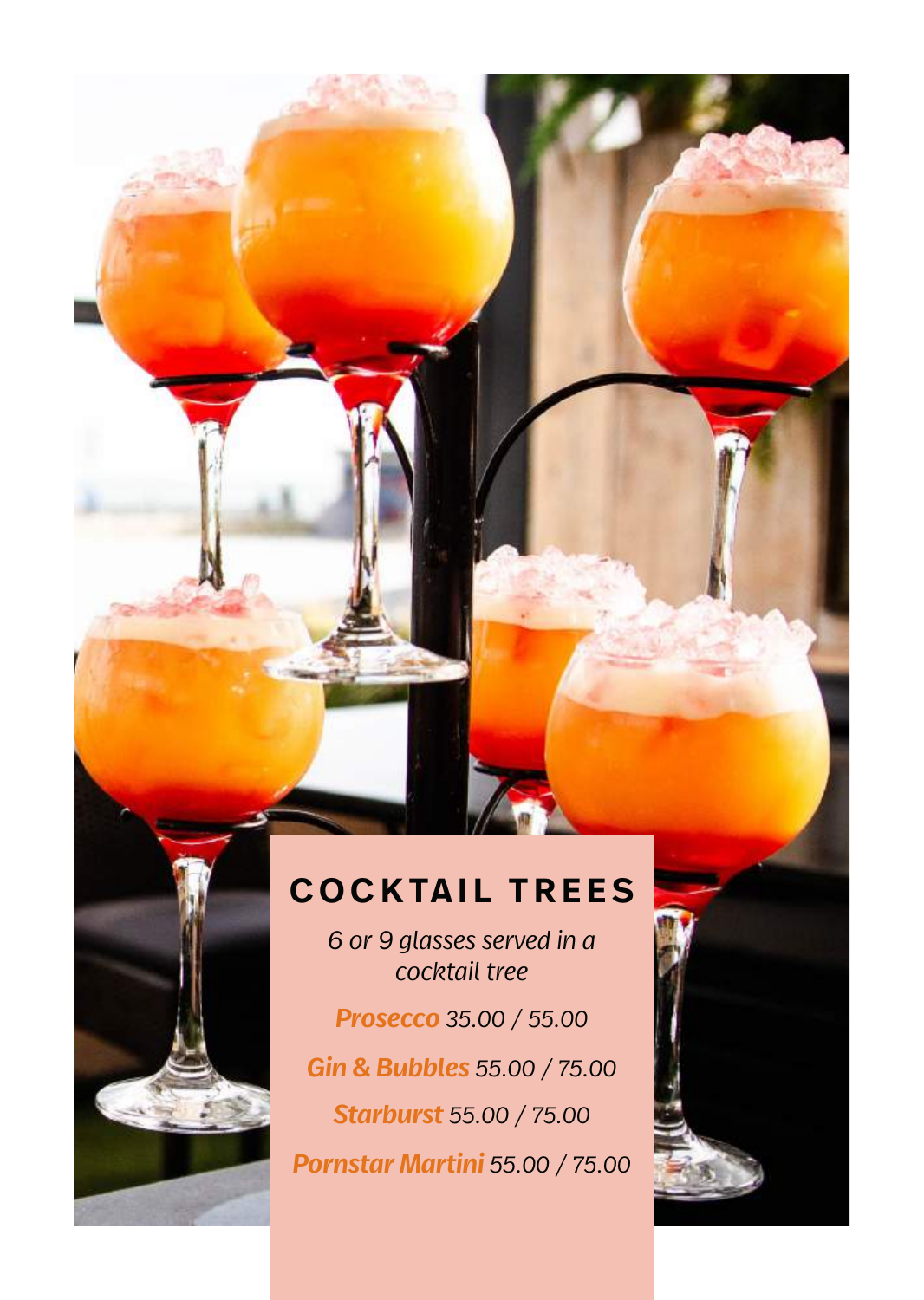# **COCKTAILS**

#### *Customer Favourite*

*Starburst 11.00* Vanilla Vodka, Gin, Lime Juice, Passion Fruit, Vanilla Syrup, Orange Juice

#### *Whiskey & Bourbon*

*Whiskey Sour 11.00* Jameson Irish Whiskey, Lemon Juice, Sugar Syrup, Aromatic Bitters, Whites

*Old Fashioned 11.00* Bourbon, Sugar Syrup, Angostura Bitters

#### *Whiskey Smash 11.00 New*

Jameson Irish Whiskey, Lemon Juice, Sugar Syrup, Mint Leaves

#### *Rum*

*Mojito 11.00* Havana Rum, Lime Juice, Sugar Syrup, Mint Leaves, Soda Water

#### *Frozen Strawberry Daiquiri*

*11.00* Havana Rum, Strawberry Purée, Lime Juice, Sugar Syrup

#### *Vodka*

*Pornstar Martini 11.00* Vanilla Vodka, Passion Fruit Purée, Prosecco, Lime Juice, Apple Juice

*Espressotini 11.00* Vanilla Vodka, Kahlua, Nitro Coffee

*Peach on the Beach 11.00 New* Peach Schnapps, Vodka, Peach Monin, Lime Juice, Orange Juice

#### *Gin*

*Gin & Bubbles 11.00* Gin, Raspberry Purée, Lime Juice, Prosecco

*Pretty in Pink 11.00* Beefeater Pink Gin, Peach Liqueur, Lime Juice, Muddled Raspberries, Mint Leaves, Fever Tree Mediterranean Tonic

#### *White Linen 11.00 New*

Hendricks Gin, Lemon Gomme, Muddled Cucumber, Egg whites, topped with Cracked Black Pepper

*Want a Non-Alcoholic or classic cocktail? Please ask your server.*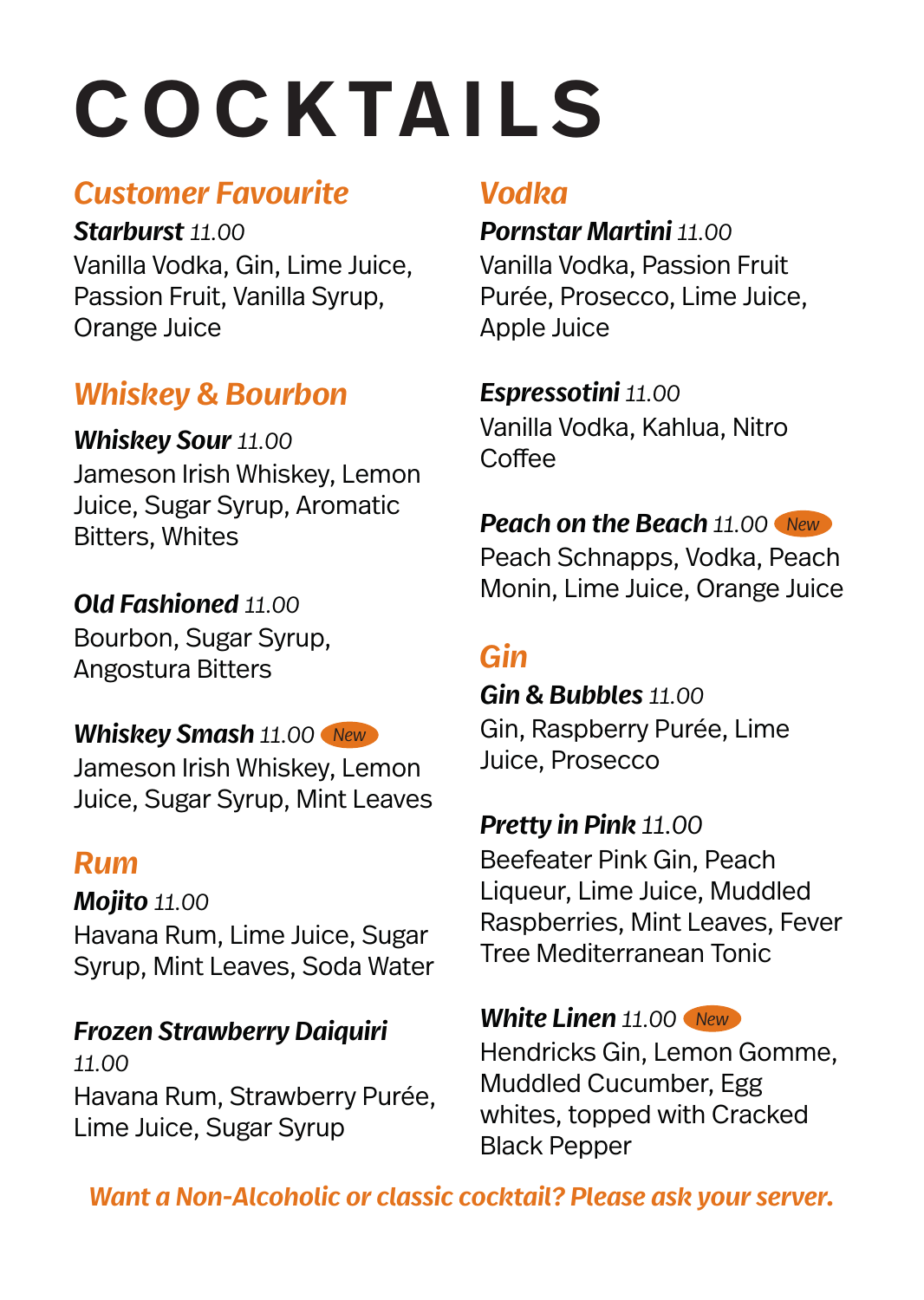#### **WHISKEY SMASH**

*Jameson Irish Whiskey, Lemon Juice, Sugar Syrup, Mint Leaves*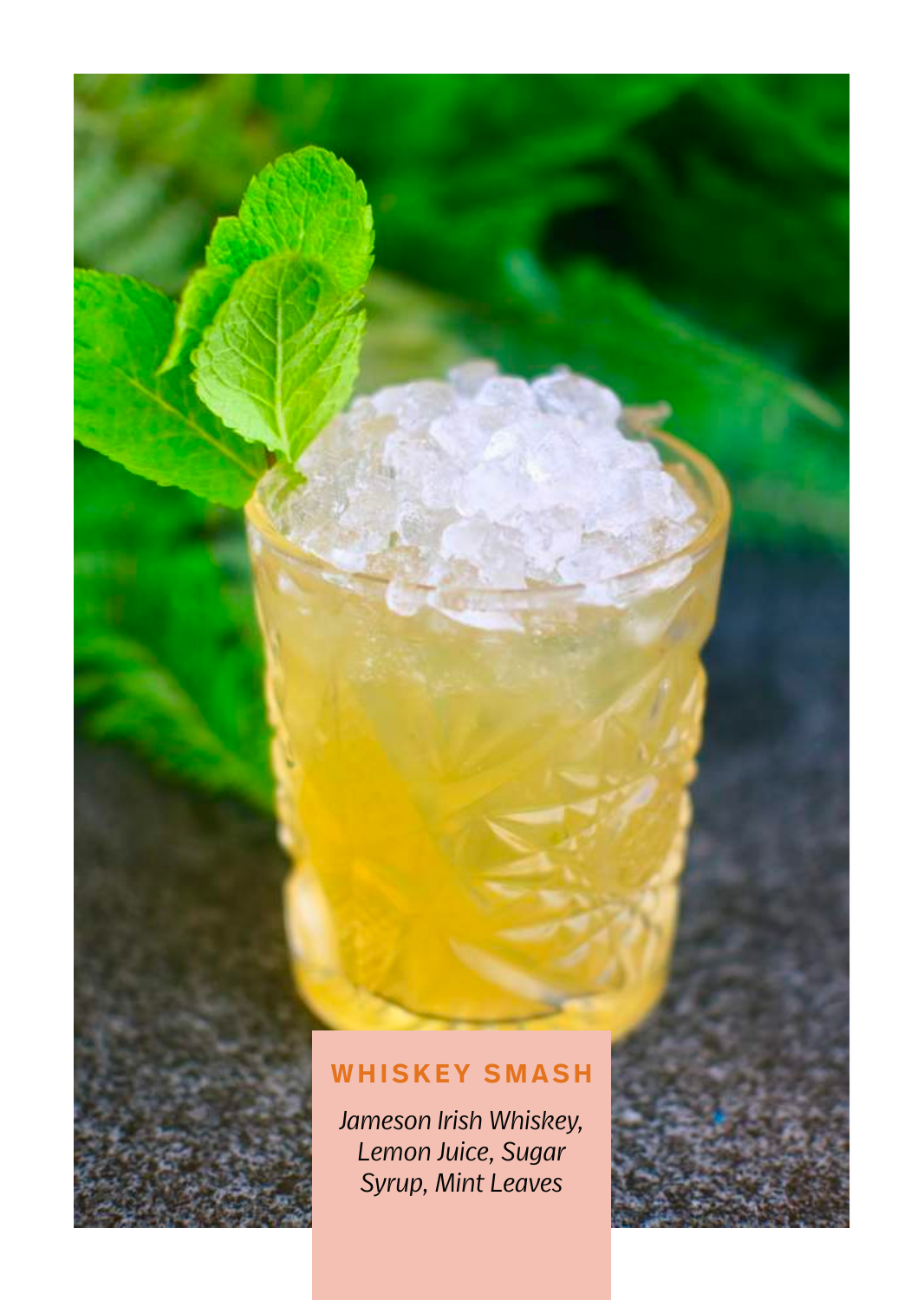### **IRISH WHISKEY**

#### *Blended*

**Blackbush** *6.50* **Bushmills** *5.20* **Fercullen 8 Yr** *8.00* **Midleton Very Rare** *21.00* **Powers** *5.20* **Teelings Small Batch** *5.60*

#### *Single Pot Still*

**Blue Spot 7 Yr** *11.00* **Greenspot** *7.60* **Powers Johns Lane** *9.00* **Powers Three Swallow** *7.00* **Powers Signature Release** *8.00* **Redbreast 12 Yr** *9.50* **Redbreast 15 Yr** *12.00* **Redbreast Lustau Edition** *11.00* **Redbreast 27 Yr** *40.00*

#### *Single Malt*

**Fercullen 14 Yr** *14.00* **Glendalough Double Barrel** *7.00* **Glendalough 7 Yr** *8.50* **Glendalough 13 Yr** *9.50* **Teelings Single Malt** *7.60*

#### *Single Grain*

**Fercullen 10 Yr** *10.00* **Midleton Barry Crocket** *23.00* **Teelings Single Grain** *6.60*

#### *Triple Blend*

**Jameson** *5.20* **Jameson Black Barrel** *7.50* **Jameson Blenders Dog** *8.50* **Jameson Cold Brew** *7.00* **Jameson Crested** *5.20* **Jameson Caskmates IPA** *6.00* **Jameson Caskmates Stout** *6.00* **Jameson Coppers Croze** *8.50* **Jameson Distillers Safe** *8.50* **Jameson 18 Yr** *20.00* **Paddy** *5.00* **Tullamore Dew** *5.50* **Yellow Spot** *10.00*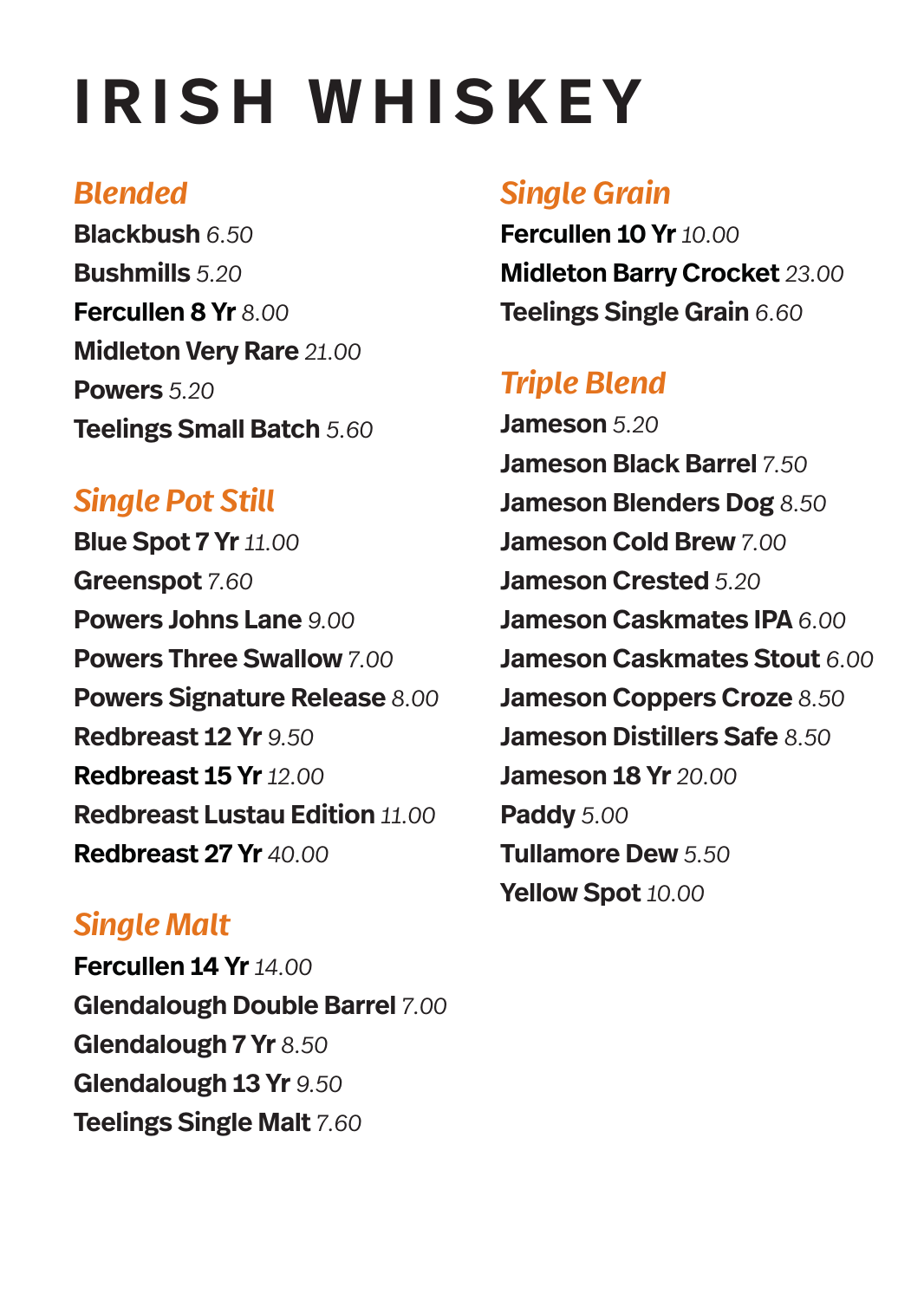#### **PRETTY IN PINK**

*Beefeater Pink Gin, Peach Liqueur, Lime Juice, Muddled Raspberries, Mint Leaves, Fever Tree Mediterranean Tonic*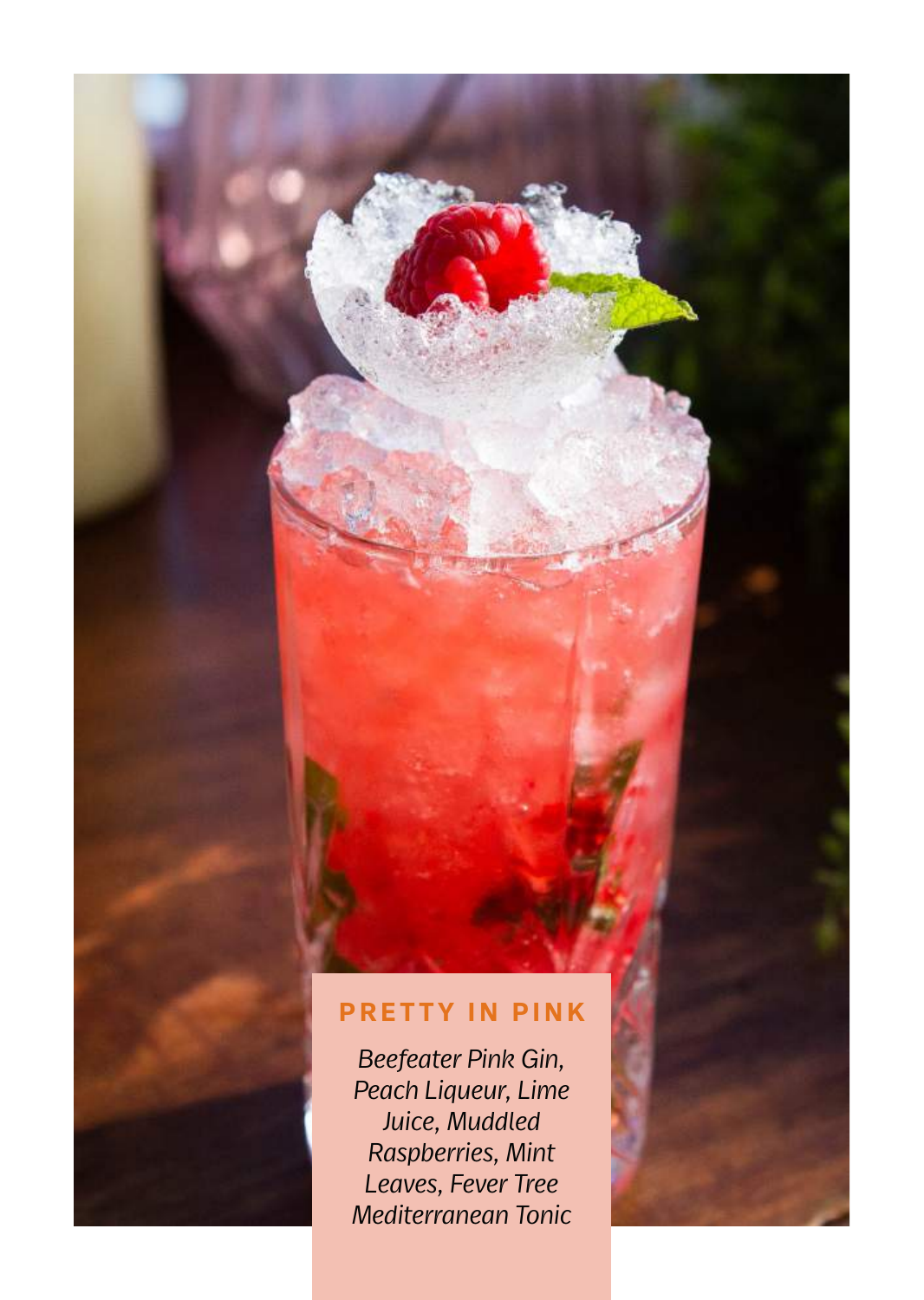### **SPIRITS**

#### *Scotch*

**Ballantines** *5.00* **Chivas Regal 12 yr** *(Blended) 5.90*  **Glenfiddich 12 yr Single Malt** *7.00* **Johnny Walker Red Label** *5.40* **Johnny Walker Black Label** *6.40*

#### *Brandy*

**Hennessey** *5.40*  **Hennessy V.S.O.P** *7.00*

#### *Bourbon*

**Canadian Club** *5.70* **Bulleit Bourbon** *5.70* **Jack Daniels** *5.70* **Jack Daniels Single Barrel** *6.00*  **Roe & Co** *6.00* **Wild Turkey** *5.50*

#### *Rum*

**Bacardi** *5.20* **Bacardi Oakhart** *5.50* **Captain Morgans** *5.50* **Havana 3 yr old** *6.00* **Havana 7 yr old** *9.00* **Havana Especial** *6.60* **Kracken Rum** *7.00*

#### *Vodka*

**Absolut** *5.10* **Absolut Citron** *6.00* **Absolut Grapefruit** *6.00* **Absolut Mango** *6.00* **Absolut Raspberry** *6.00* **Absolut Vanilla** *6.00* **Belvedere** *8.00* **Grey Goose** *9.00* **Istil38** *5.50* **Istil38 Vanilla** *6.00* **Istil38 Pink Berries** *6.00* **Ketel One** *6.50* **Smirnoff** *5.10*

#### *Shots*

**Sambuca** *5.50* **Tequila** *5.50* **Apple Sours** *5.50* **Cola Cube** *5.50* **Jägermeister** *5.50* **Baby Guinness** *5.50* **Tequila Rose** *5.50* **Black Sambuca** *5.50*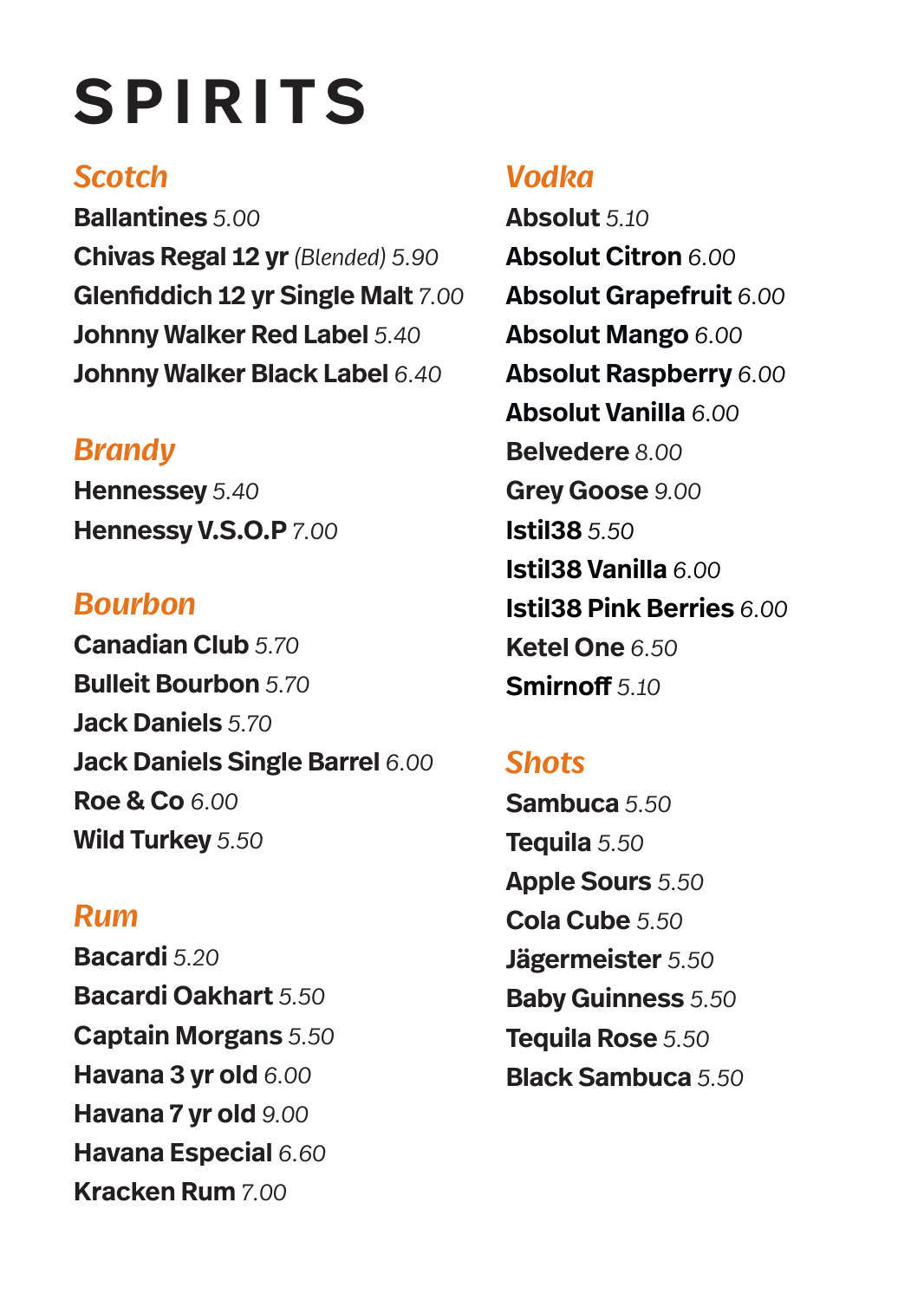#### **PEACH ON THE BEACH**

*Peach Schnapps, Vodka, Peach Monin, Lime Juice, Orange Juice*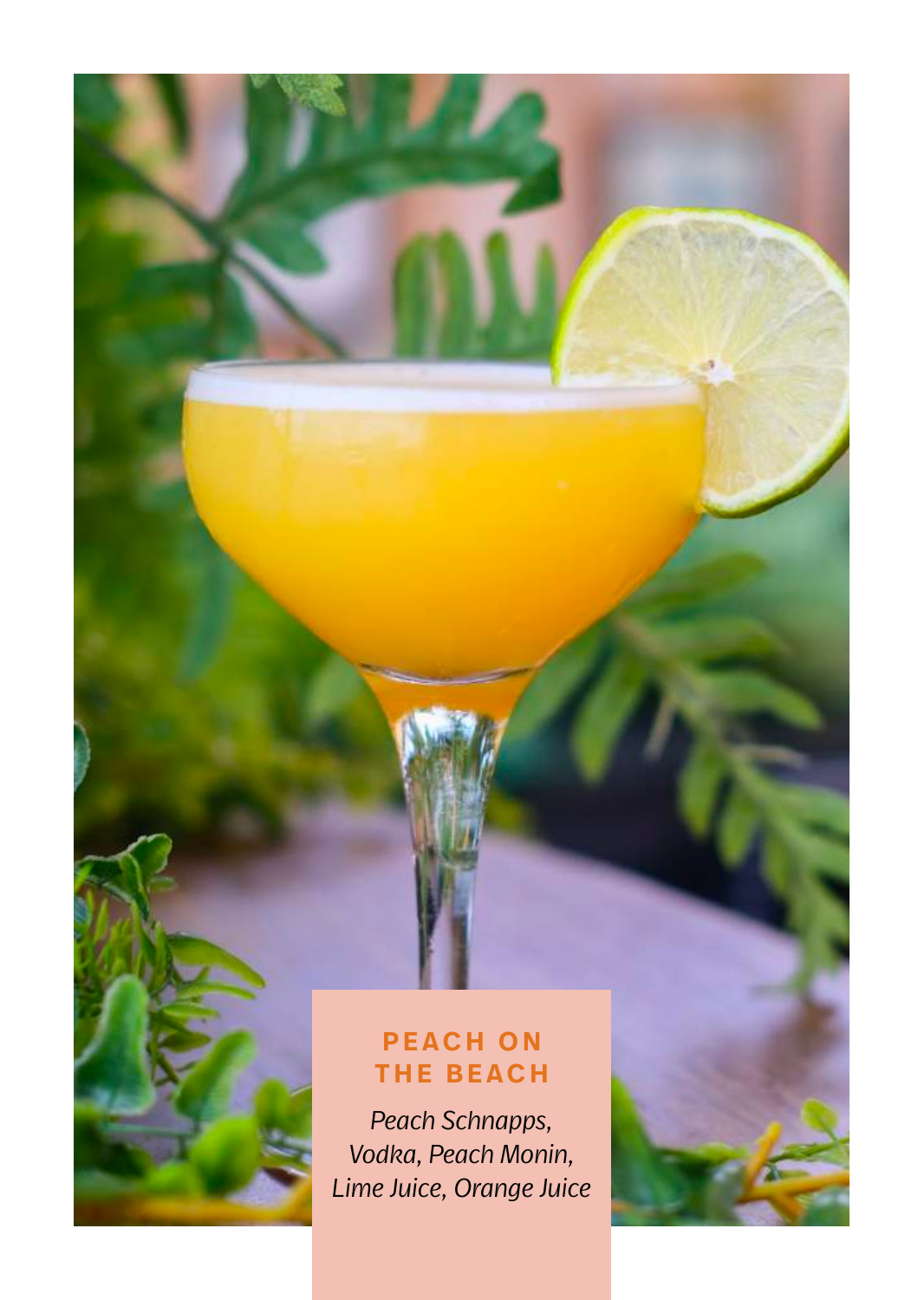### **TEAS & COFFEES**

#### *Coffee*

**Americano** *3.00* **Decaf Americano** *3.00* **Flat White** *3.25 (1)* **Macchiato** *3.00 (1)* **Cappuccino** *3.25 (1)* **Caf Mocha** *3.75 (1)* **Espresso** *2.50* **Double Espresso** *3.25* **Hot Chocolate** *4.00 (1, 6, 13)* **Kids Hot Chocolate** *3.25 (1, 6, 13)* **Bambichino** *1.75 (1)*

#### *Lattes*

**Latte** *3.25 (1)* **Caramel Latte** *4.00 (1, 13)* **Hazelnut Latte** *4.00 (1, 13, 8b)* **Vanilla Latte** *4.00 (1, 13)* **Chai Latte** *4.00 (1, 13)*

#### *Teas*

**Breakfast Tea** *2.50* **Earl Grey Tea** *2.70* **Gunpowder Green Tea** *2.70* **Mint Tea** *2.70* **Chamomile Tea** *2.70* **Red Berry Tea** *2.70* **Blackcurrant Tea** *2.70*

### *Crush Iced Coffee*

**Iced Caramel latte** *4.75 (1, 13)* **Iced Mocha** *4.75 (1)* **Iced Americano** *4.75*

#### *Iced Teas*

**Hibiscus Iced Tea** *4.75 Red berry tea and Hibiscus Syrup* **Peach Iced Tea** *4.75* **Lemon Iced Tea** *4.75*

#### **\*Allergen List**

**1** Contains Milk & milk products **2** Contains Fish **3** Contains Crustaceans **4** Contains Molluscs **5** Contains Gluten containing cereals  **5a** Wheat

 **5b** Wholemeal  **5c** Spelt  **5d** Khorason  **5e** Rye  **5f** Barley  **5g** Oats  **5h** Malt **6** Contains Egg **7** Contains Peanuts

**8** Contains Other Nuts  **8a** Almonds  **8b** Hazelnuts  **8c** Cahsews  **8d** Pecans  **8e** Brazil  **8f** Pistachio  **8g** Macedemia  **8h** Pine nuts  **8i** Walnuts

 Contains Soy inc. soya Contains Celery Contains Mustard Contains Sesame Contains Sulphur Dioxide Contains Lupin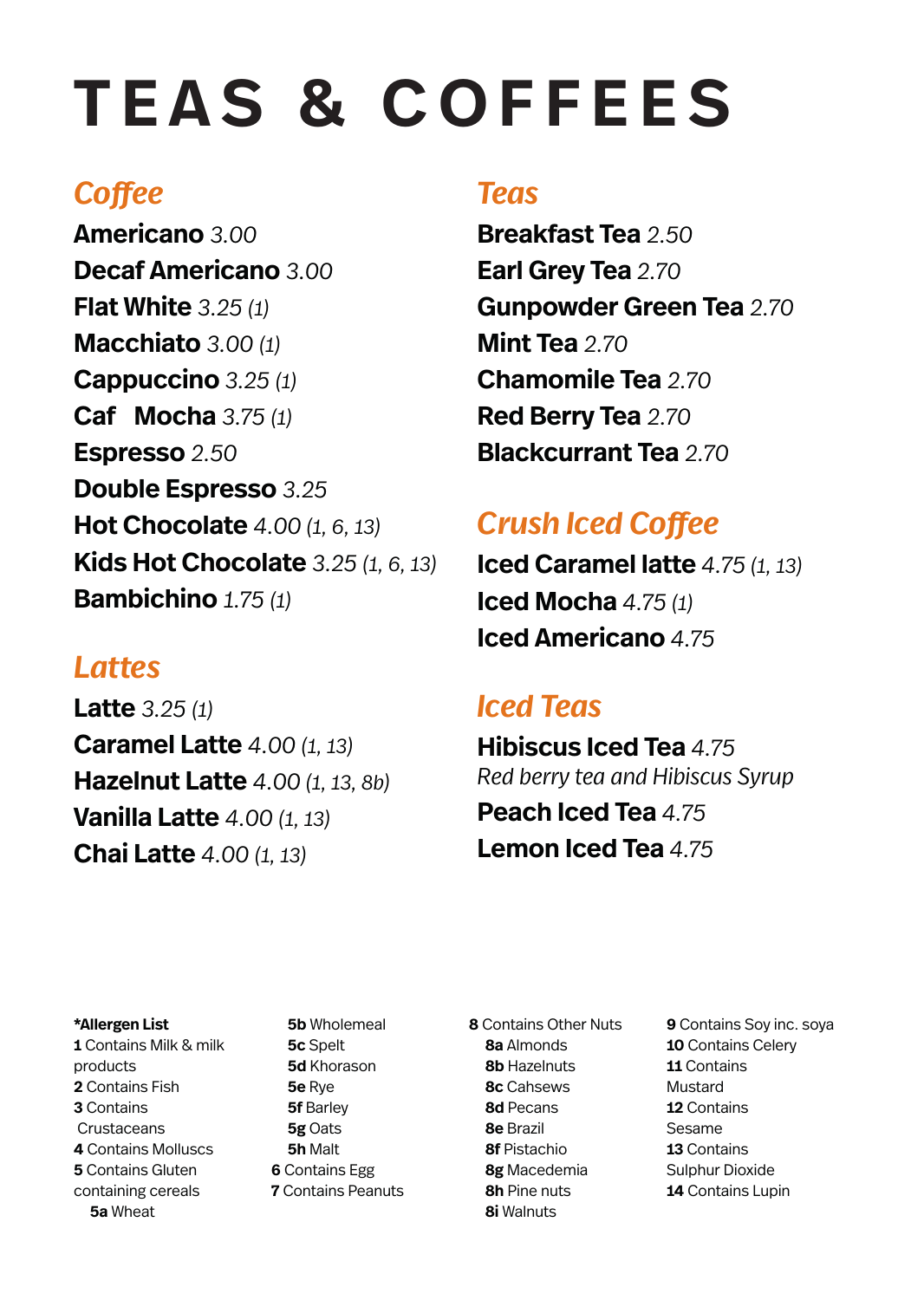#### **ESPRESSOTINI**

*Vanilla Vodka, Kahlua, Nitro Coffee*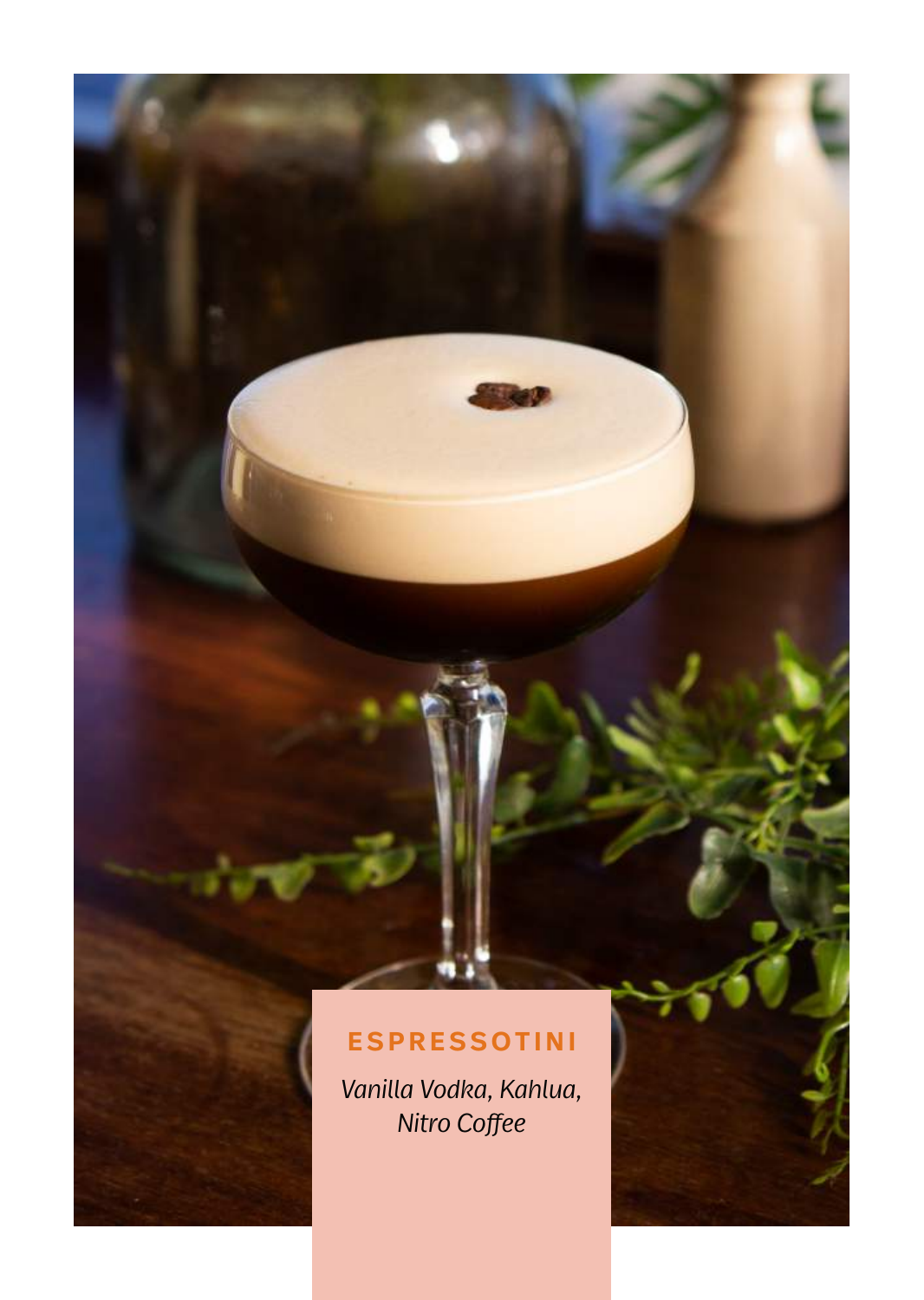